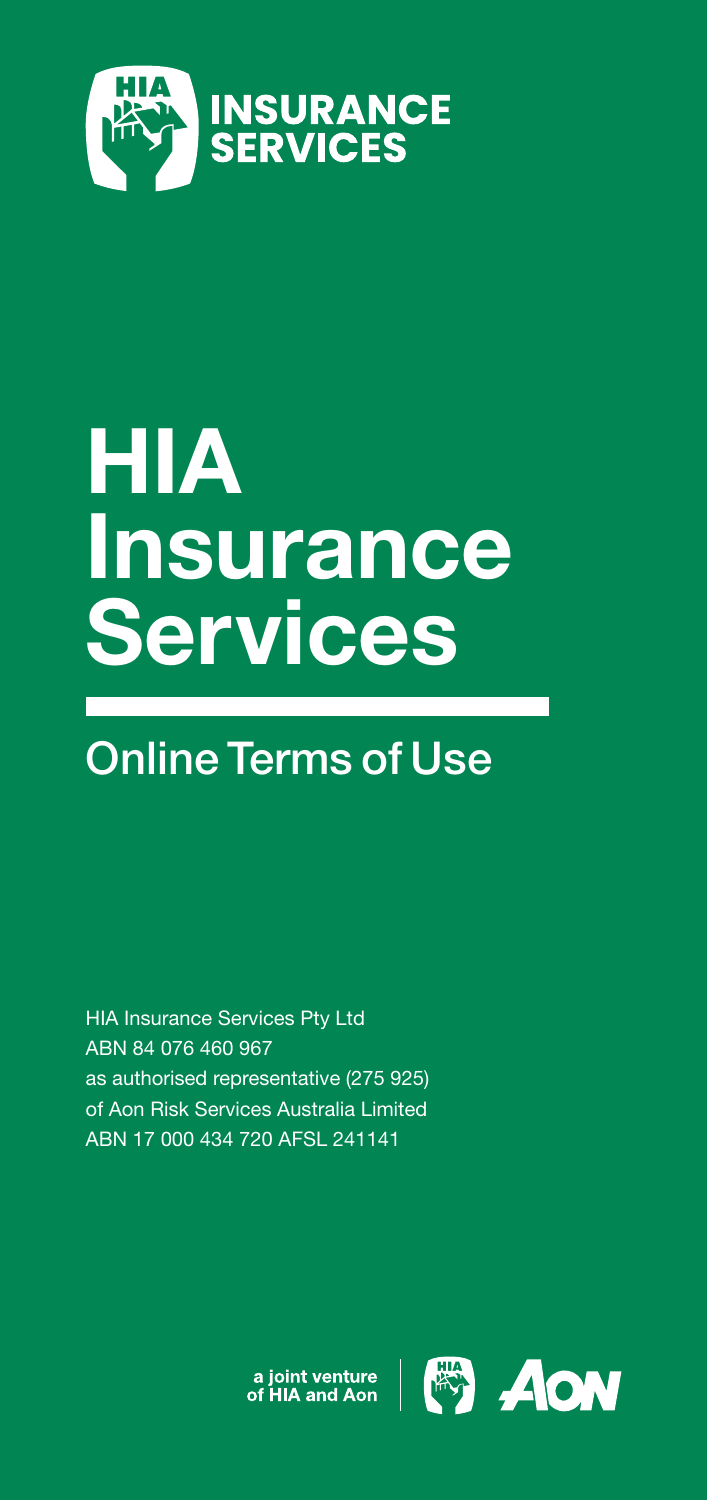# Online Terms and Conditions

# About this website

Thank you for visiting this site. HIA Insurance Services Pty Ltd ABN 84 076 460 is an authorised representative no. 275925 of Aon Risk Services Australia Limited ABN 17 000 434 720 AFSL no. 241141. By accessing or using this site you will be bound by the terms and conditions set out below ('the Terms & Conditions'). We may change these Terms & Conditions at any time without notice. Any amendment will be effective immediately. Your use of this website after any amendment constitutes an Agreement by you to comply with and be bound by the amended Terms & Conditions. Accordingly, you should read these Terms of Use from time to time for changes.

# About buying insurance online

# Who Can Buy Insurance Online?

Only Australian residents are able to buy insurance online through us.

## How can I apply?

You can apply for an online quote by completing and submitting the information requested on our quote pages (Quote Application). Provided that you satisfy the requirements contained in the relevant underwriting guidelines, we will then give you a quote (Quote).

If you decide you want to purchase an insurance policy online based on that Quote, and we offer you that option, you should provide us with the information requested and submit a request to purchase (Insurance Application). Your Insurance Application is complete when both of the following conditions are satisfied:

- our server has received the electronic instruction offering to purchase insurance from us, and
- your Insurance Application is recorded within our database and is accepted by the Insurer.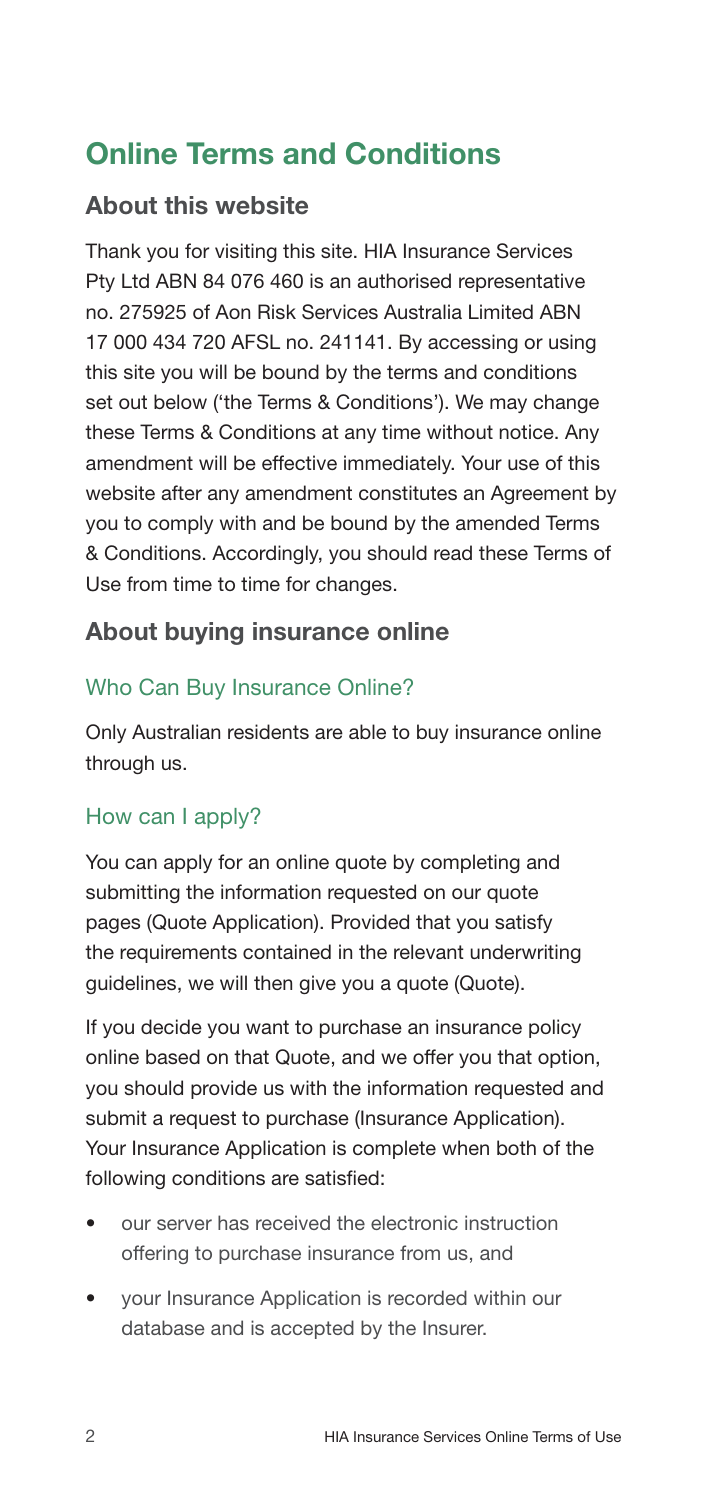We will let you know when your Insurance Application has been accepted by providing you with a confirmation email containing a transaction reference number. If you don't receive a confirmation email from us then your Insurance Application has not been accepted.

Please note that we will assume that an electronic instruction is authentic. We have no obligation to authenticate the person issuing or transmitting the electronic instructions or to verify the accuracy or completeness of the electronic instructions. We may act on the electronic instructions sent or received through our website without any reference to you.

Any application for insurance made using this site is subject to disclosure obligations, an approval process and relevant policy terms and conditions.

### How can I pay?

Any insurance policy purchased via this website must be paid for by one of the credit cards we accept. You will need to provide us with the following details:

- Type of credit card
- Card number
- Name of credit card holder
- Expiry date

For your protection, your confidential credit information is encrypted using a secure server. The amount or amounts due must be paid in full by clear funds by the due date. Details of your payment plan will be provided with your policy documents.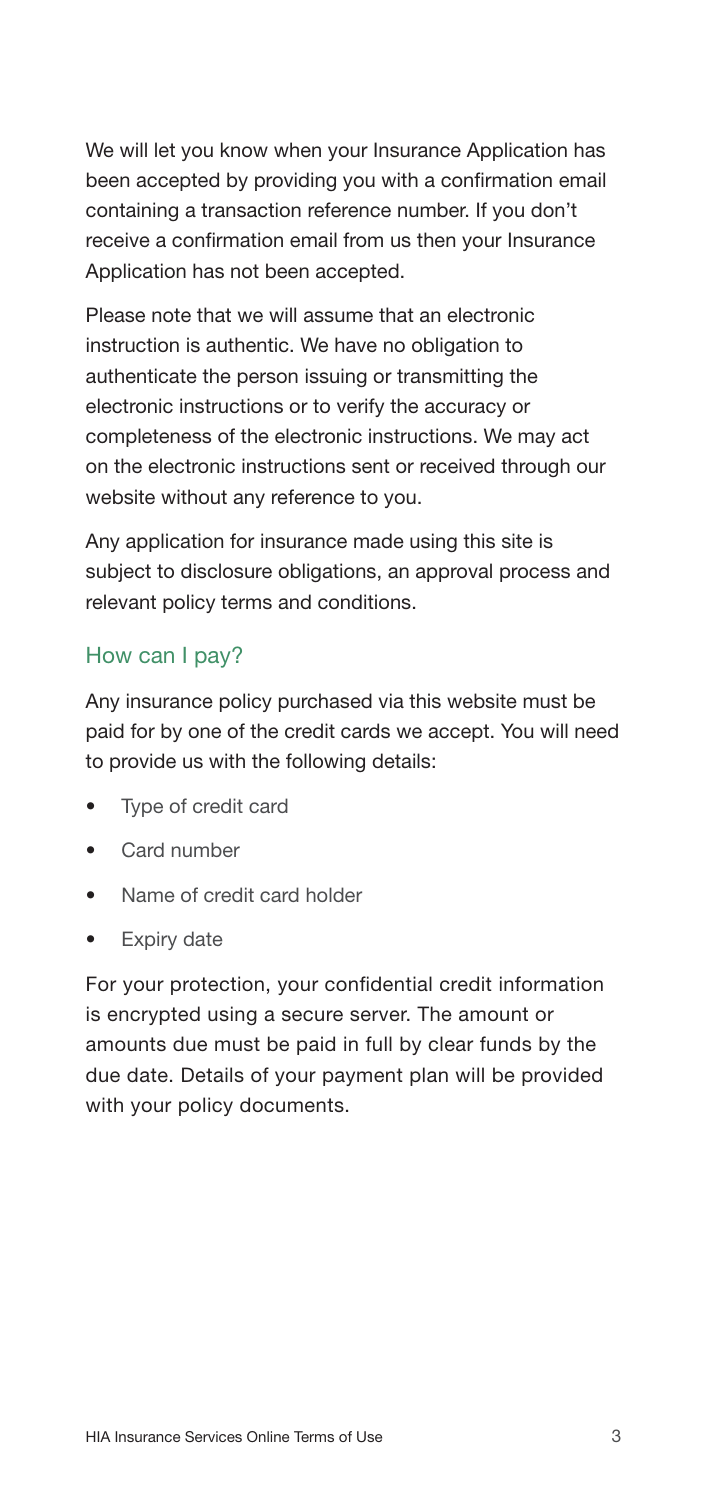# About using this website

#### 1. Restrictions:

You agree that when using the website, you will not:

- do anything which will or might damage, disrupt access to, or interfere with the proper operation of this website, or any transaction being conducted on it;
- do anything which will or might place an unreasonable load on the website infrastructure;
- post, distribute or send any 'spamming material' or any other form of bulk communication;
- impersonate any person or entity
- publish, or disseminate any material which is unlawful, defamatory, indecent, offensive or inappropriate
- transmit any material which contains viruses, or other computer codes designed to interrupt, limit or destroy the efficient operation of the website, or its software or hardware; and
- do anything which breaches or infringes our property rights in any way, including copyright.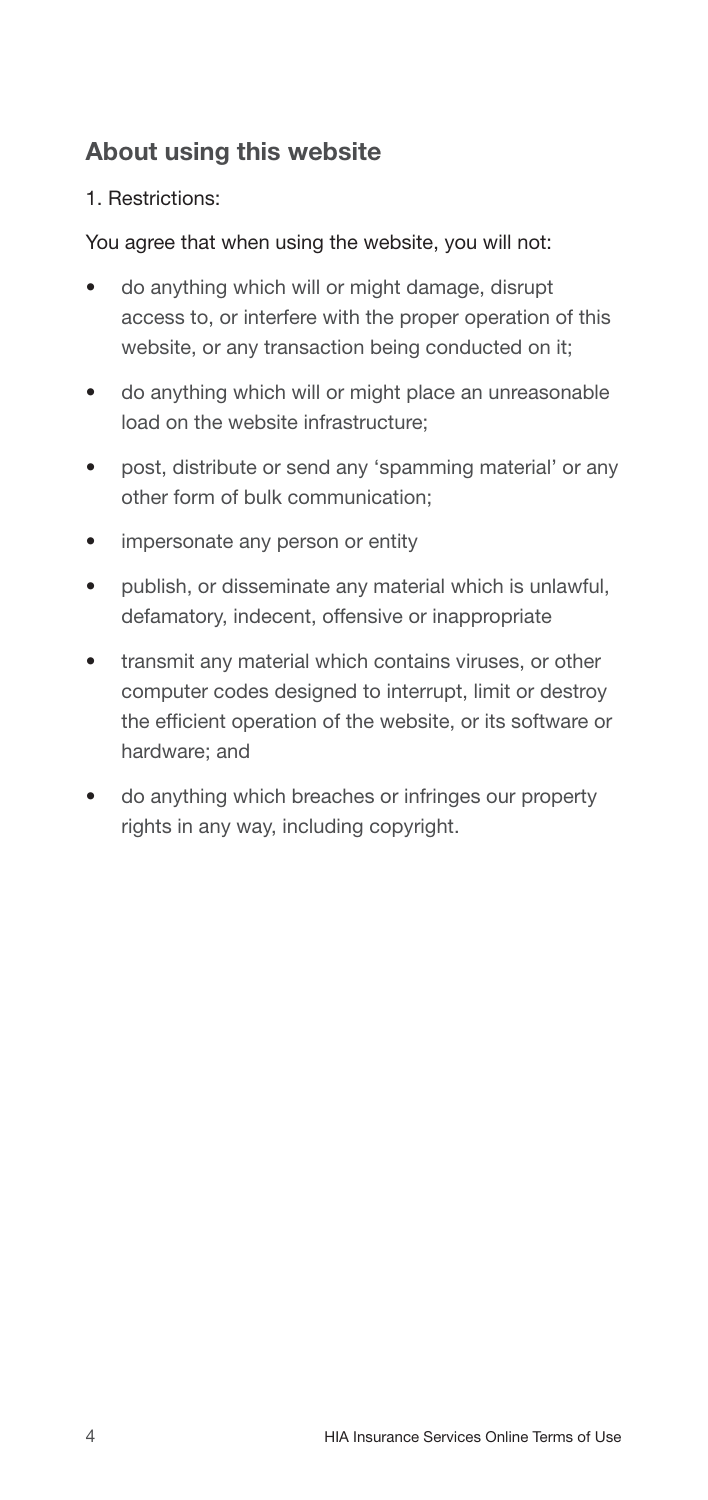#### 2. Disclaimers:

Accuracy: Whilst we will use our best endeavours to ensure that the information on the website is up-to-date, we don't warrant the accuracy, adequacy of, or completeness of, any information contained on this website. Please feel free to write to us at the address below if you spot an error.

Availability and access: We will take reasonable steps to provide a safe and reliable service but there are some risks with using the internet. We do not guarantee that the website will be free from viruses and accept no responsibility for any harmful computer code that might be introduced to your system by using this website. We do not guarantee that access to this website will be uninterrupted and accept no responsibility for any interruption. Your access to this website or any product may be terminated at any time, without notice. You may not be authorised to access the website after termination but the limitation of liability and indemnity provisions in these terms will survive the termination. Any licenses or other rights you granted to us will also survive termination.

Website Links: Our website may be linked to other websites. They are provided for your convenience only. Links to an external site should not be construed as an endorsement. We make no representation about the accuracy of any information contained on any other websites. We are not responsible for any loss, damage, cost or expense you incur in accessing or attempting to access such a site. You must obtain our prior written permission to link to this website.

#### 3. Intellectual Property:

We own certain registered trademarks which may appear on this website. Unauthorised use is prohibited. We also own the copyright in the information and material on this website or we have the right to use it under a license or agreement. You may print out or download a copy for your personal, non-commercial use. Except as provided by the Copyright Act 1968 or any other applicable law, all other use, copying or reproduction of all or part of this website is prohibited.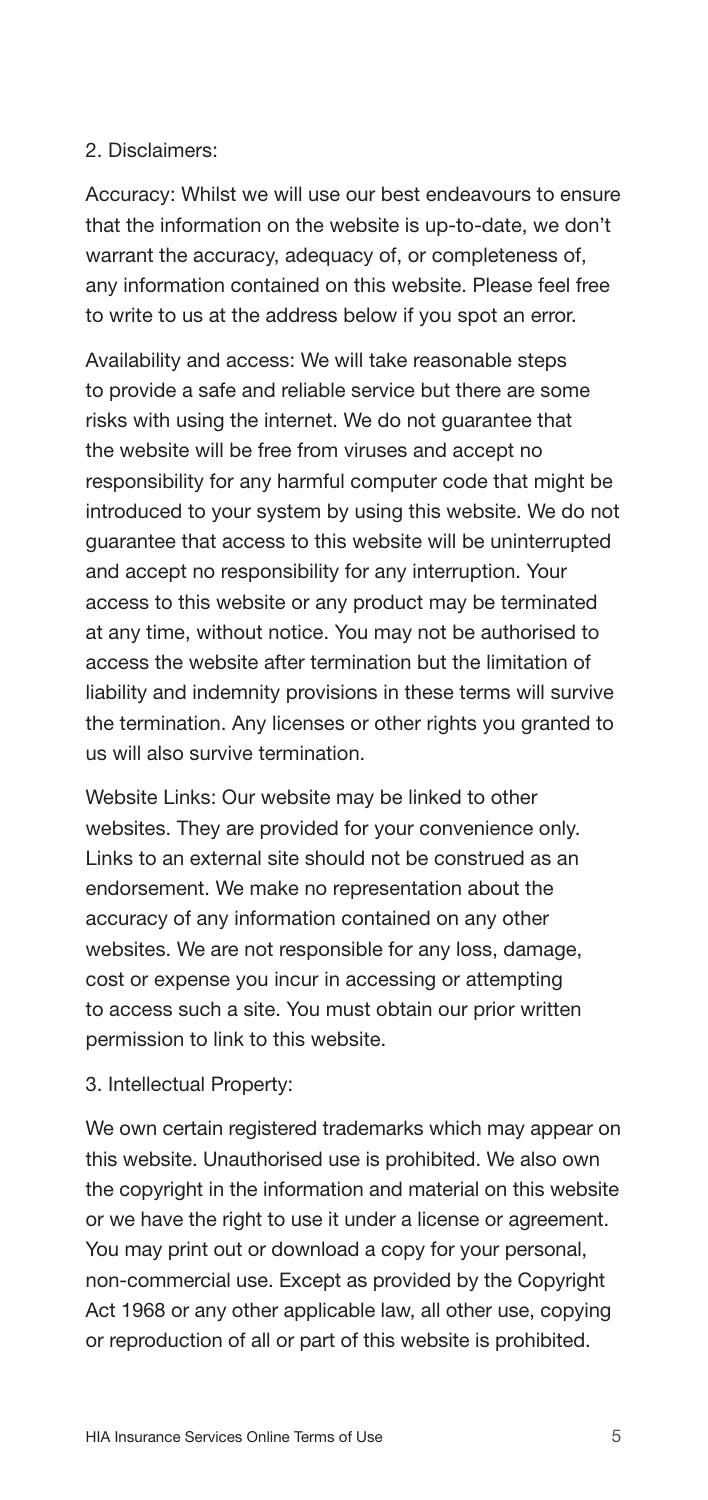#### 4. Liability & Indemnity:

Except for obligations implied by law that cannot be excluded, you agree that neither we, nor our directors, employees, agents, contractors and related entities will be liable for any loss arising out of or referable to material on this website, or use of or access to this website. To the extent permitted by law, this includes any loss arising as a result of any unauthorised access or breach of security to this site, for whatever reason; arising as a result of any delay in effecting any transaction attempted to be processed through this site, for whatever reason; arising as a result of any failure to effect any transaction attempted to be processed through this site, for whatever reason; arising as a result of any error, omission or misrepresentation in relation to this site or arising from the transmission of any computer virus. You agree that in no circumstances will we or our directors, employees, agents, contractors and related entities, be liable for any indirect, incidental, special or consequential loss, damage, liabilities, claims and expenses (including legal costs and defences and settlement costs). You agree to indemnify us, our directors, employees, agents, contractors and related entities for any loss suffered, or any costs that may be incurred arising from your breach of these terms or any other legal obligation, or your access to this website.

#### 5. Jurisdiction:

The information on this website is provided for Australian residents only. The law applicable in New South Wales will apply to the use of this website. The parties submit to the courts of New South Wales.

#### 6. Aon Privacy Policy:

Your privacy is very important to us. We may ask you to provide personal information when you are using this site for the purpose of providing services to you. The way in which we collect, use and disclose personal information is more fully set out in our Privacy Policy available on our website at www.hiainsurance.com.au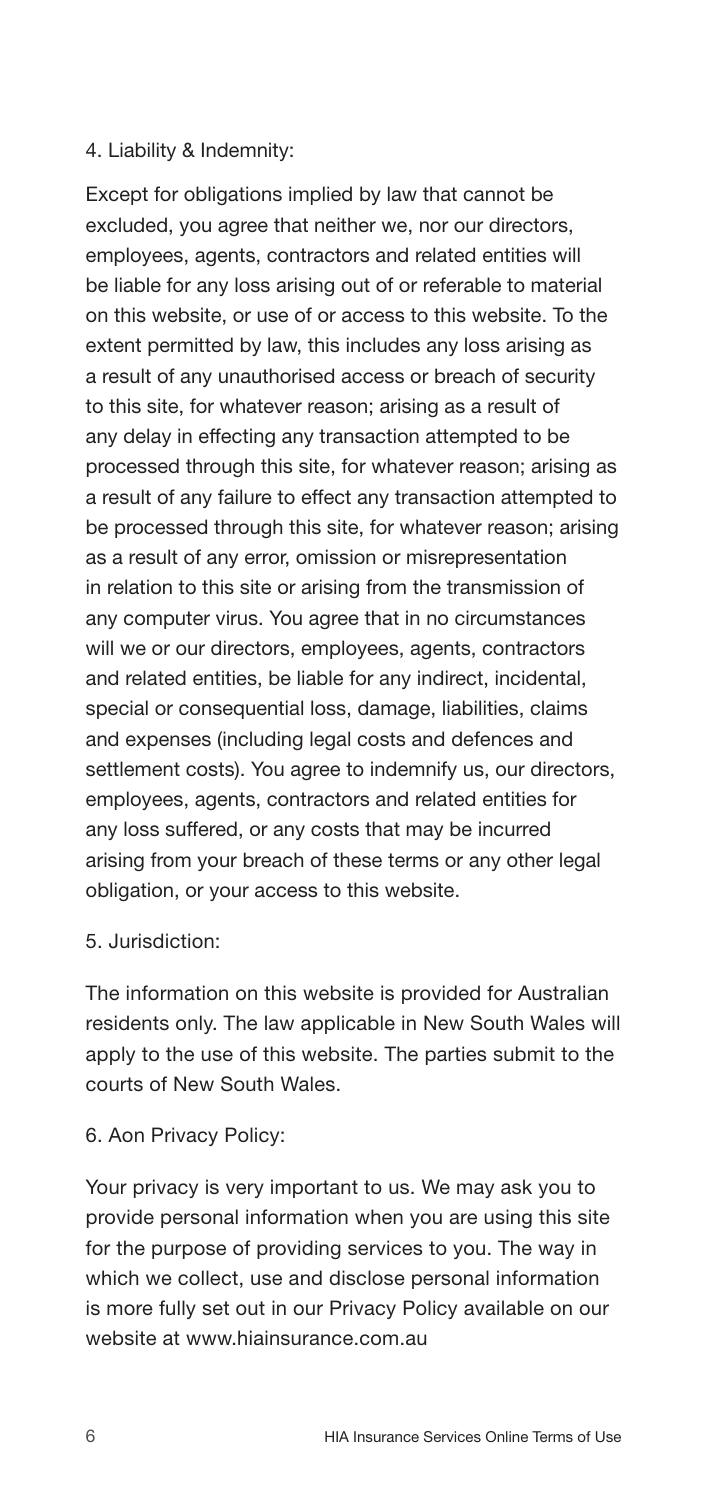#### 7. Contact Us:

If you have any technical issues when using this website or any suggestions on how we can improve our service to you, please contact the Web Administrator at au.interactive@aon.com

8. System Requirements:

To get the best from this website we recommend using Internet Explorer 7 or 8. Download Internet Explorer.